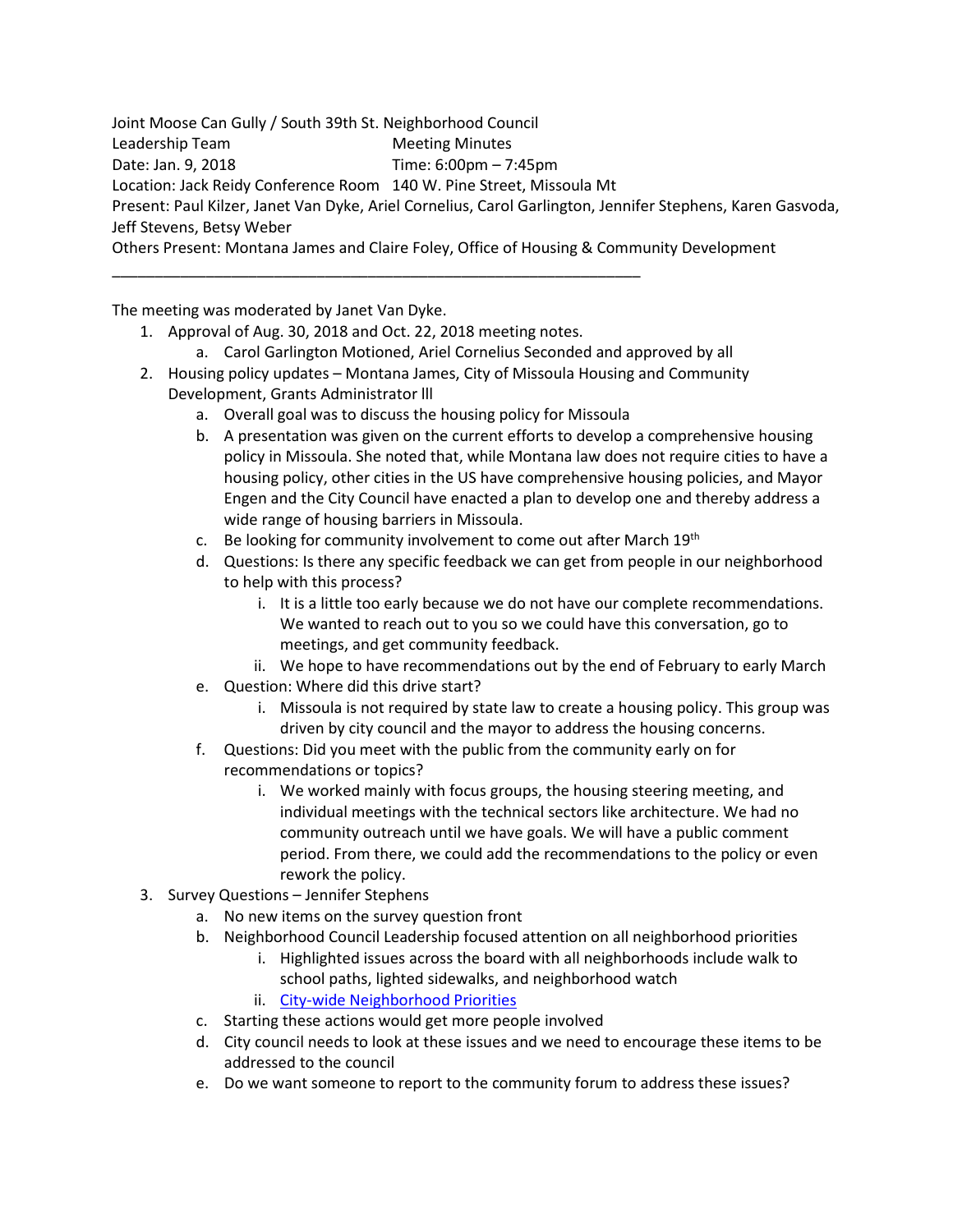- i. Urban deer are a problem, not at the top of this list, but seen across the priorities throughout the neighborhood
- ii. Who should we get to further an urban deer study? Can we get a study started by city council?
- iii. How or why are people concerned about urban deer? Should we create a survey regarding this topic.
- iv. Deer are an issue that we cannot address alone. We need to work with other neighborhoods at the community forum
- v. Carol Garlington will present at the community forum.
- f. We will do a survey at the next General Meeting in June
	- i. Jennifer motioned we table to the survey to a later day (March timeframe), it was seconded, and motioned
		- 1. It would also be great if we collaboratively develop the survey with all neighborhood councils across the board. We would like to work with the community forum to reach a broader group of people with the intention to send out before the general meeting.
			- a. Motioned amendment, seconded, and approved
- g. We need to address the overall neighborhood issues. We need to really start the discussion on all, including weeds, street maintenance, and homelessness/transients
	- i. We need to invite specialists in these areas to our neighborhood general meeting
- 4. Missoula Downtown Master Plan Update Karen Gasvoda
	- a. Charrette Week with the Downtown Missoula Partnership
		- i. This group is meeting to discuss the variety of issues with the downtown area and is open to the public. Schedule is posted online on the Downtown Missoula Partnership page. [Downtown Missoula Partnership](https://www.missouladowntown.com/downtown-master-plan/)
		- ii. January 14-January 18
- 5. Neighborhood Trees Janet Van Dyke
	- a. Group started to discuss the dying trees across Missoula, research what trees were in the neighborhoods, and develop a future tree plan for the neighborhoods.
	- b. Planting will start in 2020
	- c. [Desirable Tree List](https://www.ci.missoula.mt.us/DocumentCenter/View/649/Desirable-Street-Tree-List?bidId=)
- 6. Office of Neighborhoods Report Karen Gasvoda
	- a. Working on the Local Citizens Academy, it starts next Tuesday. 35 people will be attending and we had a lot of interest.
		- i. Sessions will also be showing on MCAT. Sessions are Tuesday evenings for 2 hours.
		- ii. Delay for MCAT showing is unknown. We will update in newsletter and online.
- 7. Community Forum Report Carol Garlington
	- a. Two meetings Occurred since our last meeting, topics include:
		- i. Garden City Solar, Open Space Bond and Stewardship, Design Excellence, Citizenship Academy, City wide Concerns, Downtown Partnership, Mountain Lion, and Community Forum Leadership changes
- 8. Public comment on non-agenda items
	- a. Signal Boxes issues with cost. Signal Box artwork costs \$1500 per box. Over 50 boxes have been painted. What is the city doing to limit spending? Where do we draw a line when people can't afford to live in Missoula. Housing needs to be affordable and lower [Art Revolution 2018 City of Missoula Public Art Guide](http://www.missoulapublicart.org/public-art-guide/)